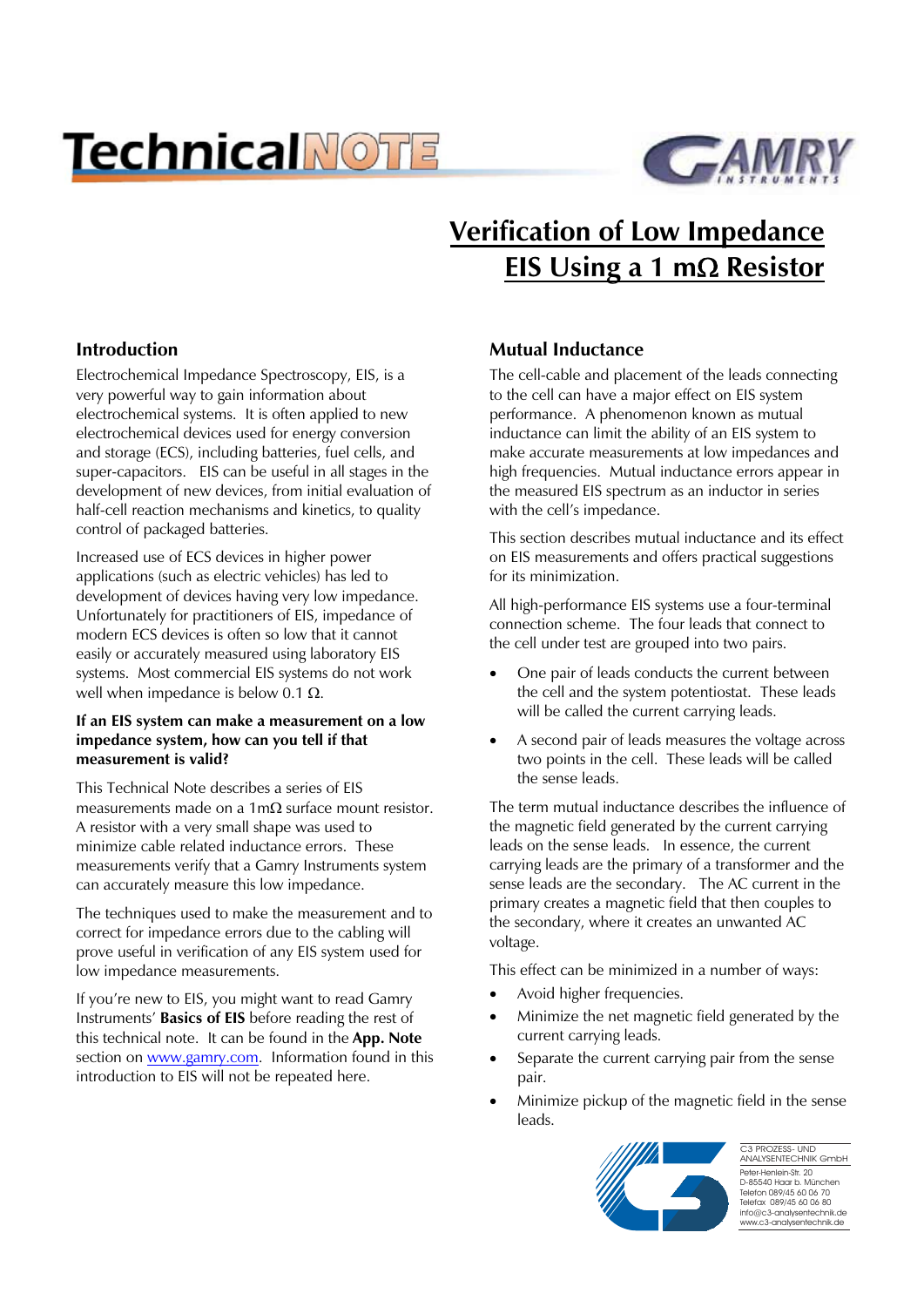#### *Avoid High Frequency*

Mutual inductance creates a voltage error given by:

$$
Vs = M \, \text{di/dt}
$$

Vs is the induced voltage on the sense leads, M is the coupling constant (with units of Henries), and di/dt is the rate of change in the cell current.

M depends on the degree of coupling and can range from zero up to the value of the inductance in the current carrying leads. Assuming a constant amplitude waveform in the primary, di/dt is proportional to frequency.

The importance of the error voltage depends on its size relative to the true voltage being measured, which in turn is proportional to the cell impedance.

Mutual inductance errors appear in the measured EIS spectrum as an inductor of value M in series with the cell's impedance.

#### *Minimize the Net Magnetic Field*

A current passing through a wire creates a magnetic field with the field strength proportional to the current. Fortunately, passing the same current in opposite directions through adjacent wires tends to cancel the external field.

Two different wire arrangements are commonly used to minimize inductance and magnetic fields. The first is a coaxial cable; a central conductor is used to carry the current in one direction and a second conductor surrounding the first carries the current in the opposite direction. The second common arrangement is the twisted-pair; two insulated wires carrying current in opposite directions are twisted together.

#### *Separate the pairs*

The magnetic field produced by a wire loses intensity as the inverse square of the distance away from the wire. Separating the sense wires from the current carrying wires can dramatically reduce the magnetic coupling.

#### *Twist the Sense Wires*

The concept of a magnetic loop probe is useful in understanding why a twisted sense pair minimizes magnetic pickup. A loop of wire in a changing magnetic field will see a loop voltage proportional to the area of the loop.

Twisting the sense wires helps in two ways. First, the twisted wires are forced to lie close to each other, minimizing the loop areas. Secondly, adjacent loops pick up opposite polarity voltages, which results in cancellation.

#### *Cabling Recommendations*

Use coaxial cable or twisted pair for each pair. The distance between the pairs should be maximized. Arrange each pair so that they approach the cell from opposite directions as shown in Figure 1.



Mutual inductance errors are more significant at lower cell impedances and higher frequencies.

For example, on a system with 1 m $\Omega$  of resistance and 1 nH of mutual inductance, EIS phase shift will be  $0.4^{\circ}$ at 1 kHz and  $3.6^\circ$  at 10 kHz. If the resistance is lowered to 200  $\mu\Omega$  without changing the inductance, the phase shifts are  $1.8^{\circ}$  at 1 kHz and  $17^{\circ}$  at 10 kHz.

To minimize mutual inductance errors, Gamry Instruments has developed special twisted-pair cell cables for our EIS systems. The results below show how one of these cables improves the EIS spectrum of a test resistor.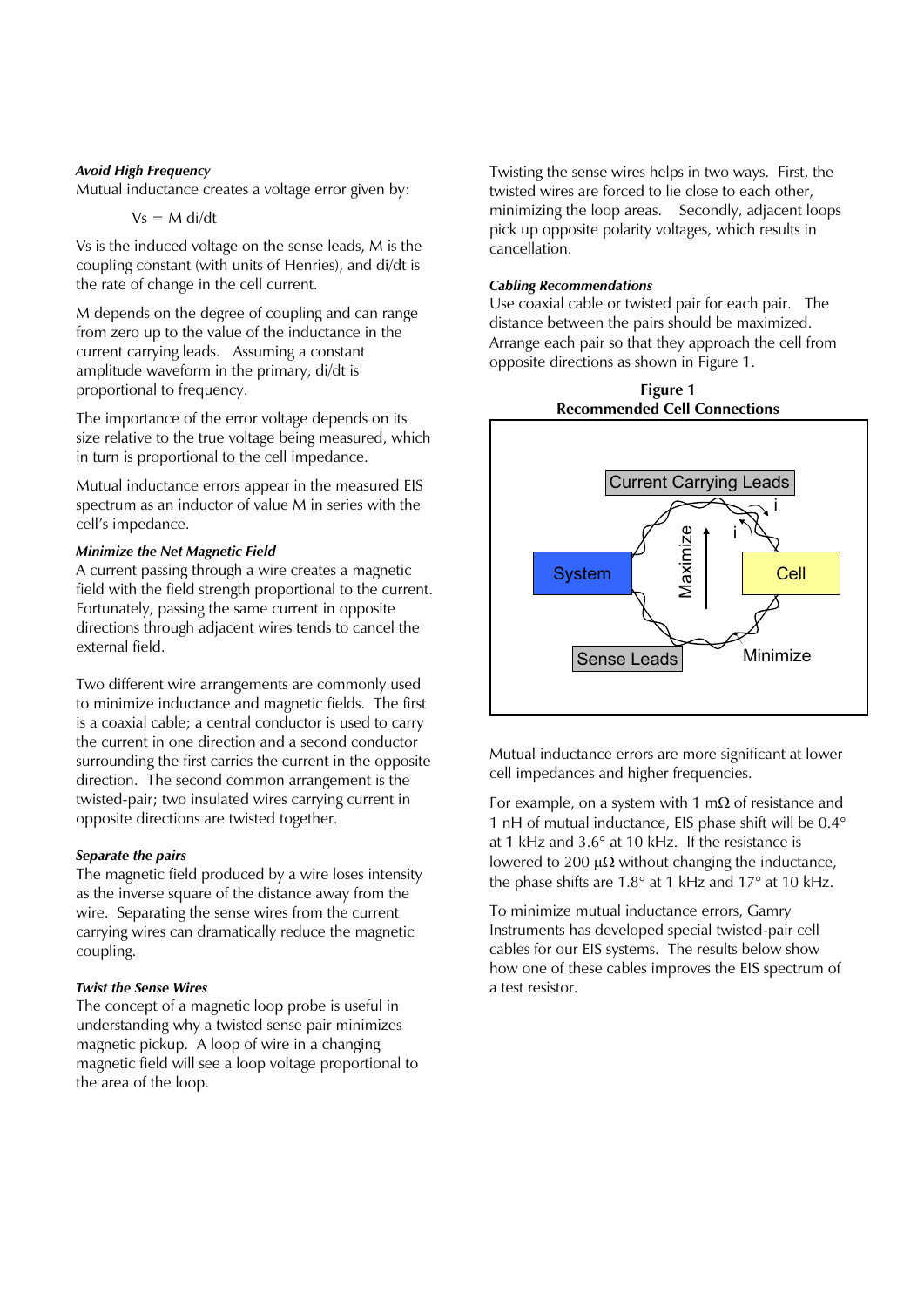# **Guidelines for Low Impedance EIS**

These guidelines can greatly improve the accuracy of EIS measurements on low impedance cells:

- Use galvanostatic mode EIS.
- Use a large excitation current.
- Use twisted-pair or coax wiring.
- Use a low impedance cell surrogate to measure cable related impedance errors.
- Subtract the surrogate's spectrum from the cell's spectrum to correct for cable errors.

Each of these will be discussed below. Experimental data will illustrate the importance of these guidelines.

#### **Experimental**

#### *The Resistor*

The 1 m $\Omega$  resistor used in these measurements is part number WSL20101L00FEA18 from Vishay.

This resistor was designed for surface mount PCB applications. It is an industry standard 2010 size, with dimensions of approximately 5 mm long by 2.5 mm wide. Its accuracy rating is  $\pm$  5 % of its nominal value.

Vishay does not specify the inductance of this resistor. They do claim that the inductance of the WSL resistor family is between 0.5 nH and 5 nH and claim the family has "excellent frequency response to 50 MHz".

#### *Electronics and Software*

All experimental data were collected using a Gamry Instruments EIS300 EIS System built around a Reference 600 Potentiostat/Galvanostat/ZRA. In most of the tests, a Gamry Instruments Reference 600 Low Impedance Cell Cable, Gamry Part Number 985-81, was used in place of the standard cell cable.

The small size of the resistor used in these experiments makes direct connection of the resistor with the cell cable very difficult. Four 2.5 cm long pieces of 30 AWG Tefzel insulated wire-wrap wire were soldered to the ends of the Low Impedance cell cable. The solder joints were covered with polyolefin heat tubing and the small wires were twisted.

All tests were run using the Galvanostatic EIS script, with zero DC current and 350 mA of excitation current. The peak-to-peak current is approximately 1 Ampere. Unless otherwise noted, the EIS frequency sweep began at 0.1 Hz and ended at 1 MHz.

#### *Shorted Lead Experiment*

The shorted lead experiment was run with all four leads of a Low Impedance cell cable soldered together at one point. The cable had been modified by the addition of small diameter wires as described above.

The sense pair and current carrying pair were kept twisted as each pair approached the connection point from opposite directions.

#### *Resistor Connections*

Early attempts at these experiments yielded irreproducible results. It was very difficult to keep the connection lead geometry constant when the resistor was changed.

This was addressed by soldering the resistor across 2 pins of a 30 mm long header with 4 mm spacing between the leads. The 0.5 mm square pins of this header were held in place by two plastic spacers.

The bottom side of the resistor was soldered to the middle of the header pins. At least 10 mm of header pin stuck out on either side of the resistor.

Once the resistor was in place, the plastic spacers were slid off of the header pins and the last 4 mm of each pin was bent at right angles. The pins were then poked through holes in a piece of perforated fiberglass board, which held the assembly onto the board. Perforated fiberglass material is commonly used in electronics prototyping.

When a Low Impedance cable was connected to this assembly, the only 2 mm of each twisted pair was untwisted. The pairs approached the assembly from opposite sides of the resistor. Each wire was soldered to the appropriate gold plated pin about 5 mm away from the resistor.

Once the wires were in place, they were scotch taped to the board. This prevents changes in the lead geometry when the assembly is handled.

#### *Resistor Surrogate*

A resistor surrogate was built to have the same geometry and to connect to the EIS system in the same way as the resistor. It consisted of a 5 mm by 2.5 mm slug cut from 1.6 mm thick copper sheet.

It was soldered to the same header used for the resistor measurements. Figure 2 is a photograph of the connections between the surrogate and the Low Impedance Cell Cable. The assembly looks crude, but it gave reproducible results.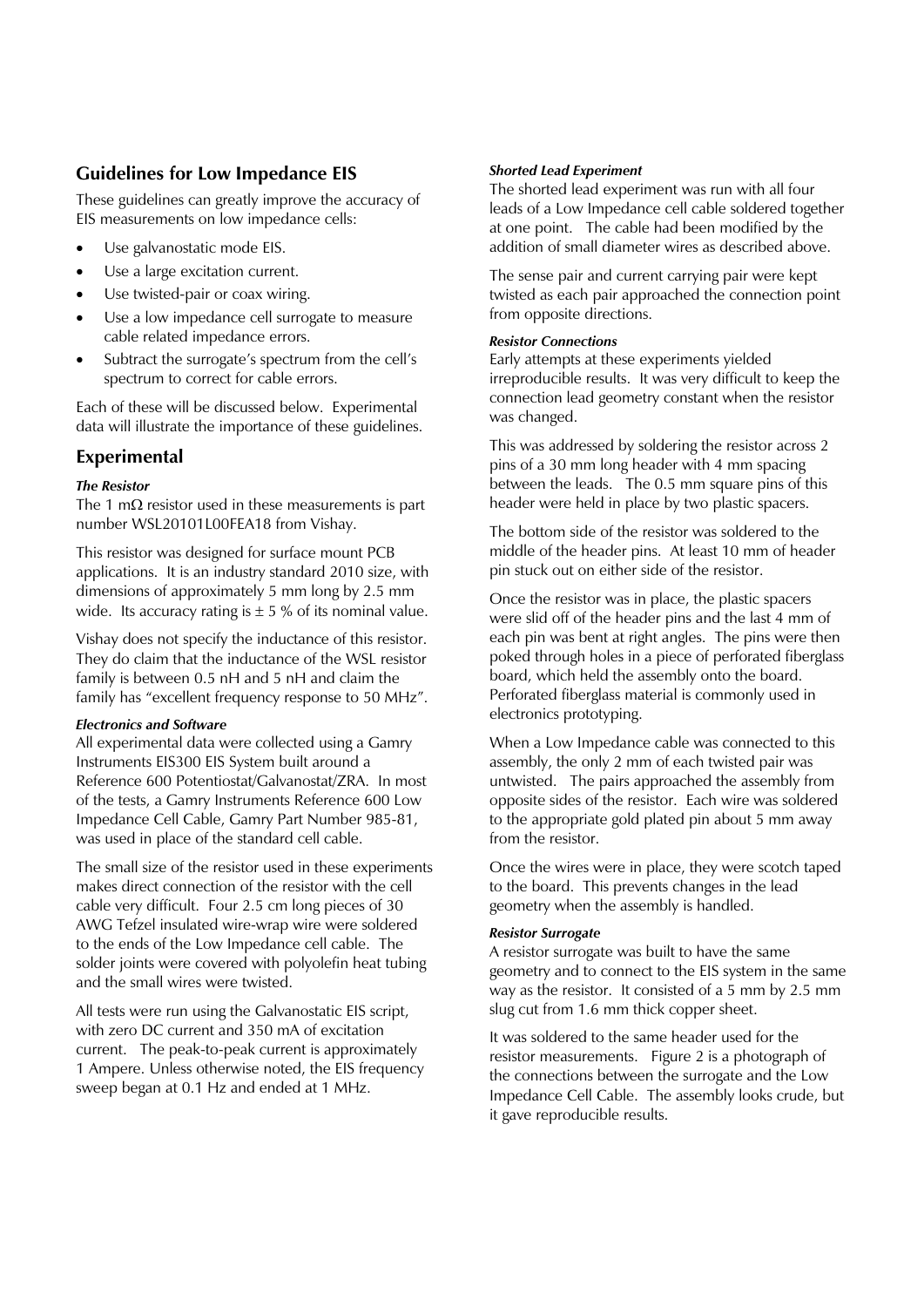**Figure 2 Connections to Surrogate** 



### **Why Galvanostatic Mode?**

Potentiostatic EIS is the most commonly used EIS technique. It is poorly suited to impedance measurements of ESC devices.

Current, voltage, and impedance are related through Ohm's Law. A voltage of 1 mV across 1 m $\Omega$  of impedance corresponds to 1 A of current.

No commercial potentiostat is specified to control a typical ESC device's potential (0.5 V to 4.2 V) with less than 1 mV of error. When a potential with a 1 mV (or larger) error is applied to a low impedance ESC device a very large DC current will flow.

Conversely, a galvanostat can easily control ampere currents to an accuracy of a few milliamps. The voltage on the cell is unaffected when the galvanostat is connected. A modern EIS system with AC coupling or offset and gain in the voltage measurement can measure 10's of microvolts of AC voltage superimposed on a stable device voltage.

For these reasons, Galvanostatic EIS is the preferred technique for EIS on ESC devices. This study employed Galvanostatic EIS to better model ESC measurements.

# **Why use Large Excitation Currents?**

In a galvanostatic EIS experiment, the voltage signal is proportional to the applied current. Measurement of voltages smaller than ten  $\mu$ V is difficult, since most measurement systems have a few  $\mu$ V of noise.

It is best if the AC excitation current is kept large enough that the AC voltage is at least  $10 \mu V$ . For a 1 m $\Omega$  cell, this means the current must be 10 mA or greater.

# **Why Use Twisted Pair Wiring?**

Figure 3 shows the importance of wiring in EIS measurement of the 1 m $\Omega$  resistor. There are two Bode plots overlaid in this graph. In all Bode plots, the dark colors are magnitude and the corresponding light colors are phase.





The black and grey data were recorded using the Reference 600's standard cell cable. Its alligator clips were attached to the pins on the resistor/header assembly. The red and pink data were recorded with a Low Impedance cable for the Reference 600 connected as described above.

Both curves have the same basic shape, and low frequency impedance very close to 1 m $\Omega$ . Both show inductive behavior at higher frequencies. The inductance is much lower with the Low Impedance cable.

# **The Cable's Shorted Lead Spectrum**

Figure 4 is the spectrum recorded on a Low Impedance Cable with all the leads soldered together.

This represents the lowest possible impedance measurable on this system. Notice that the low frequency phase is very noisy, but seems to tend toward  $-180^\circ$  and  $+180^\circ$ .

A good fit to a series RL model demands low frequency phase be close to  $0^\circ$ . This shorted lead spectrum therefore does not fit to an RL model. At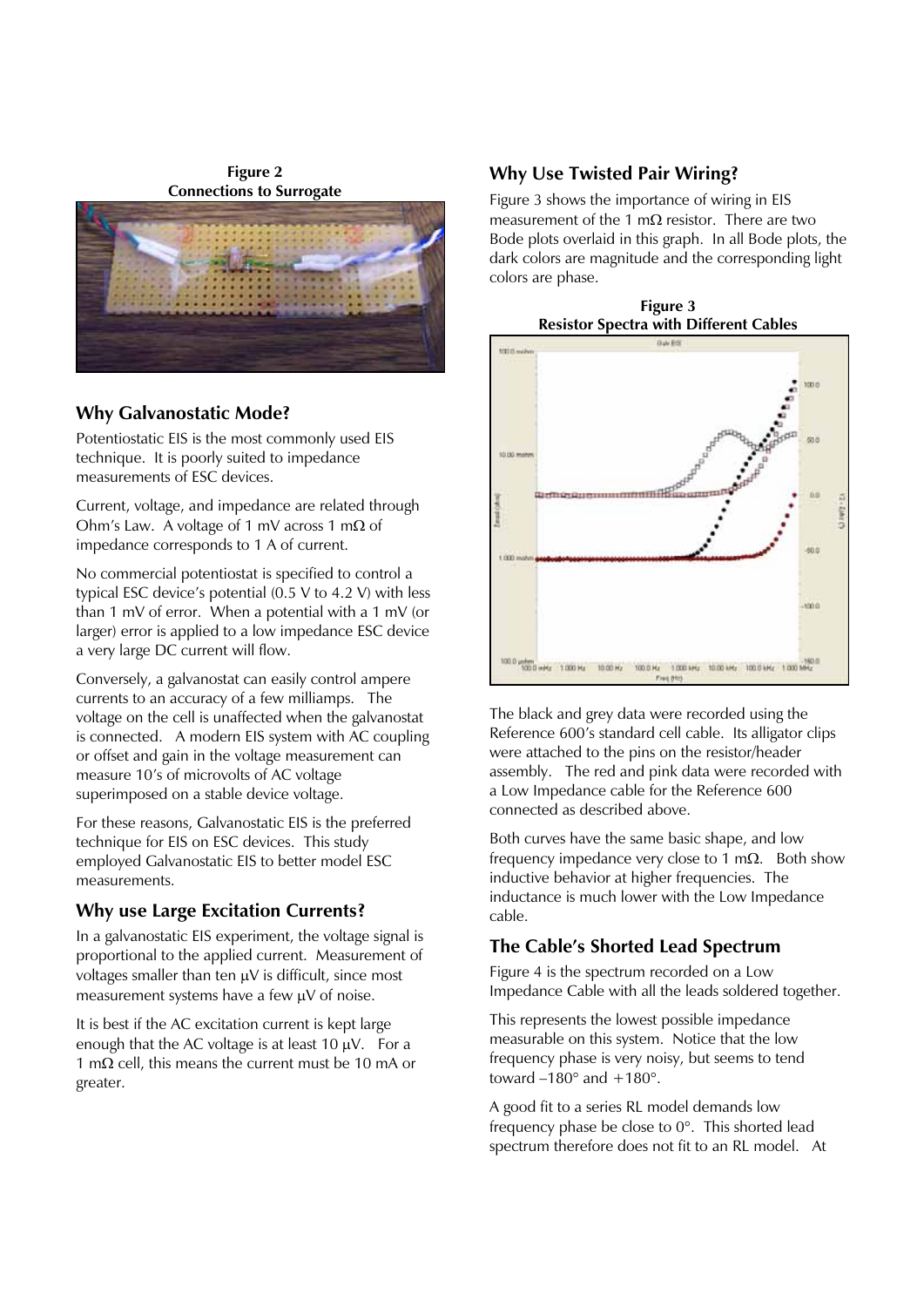higher frequency, the behavior is that of an imperfect inductor. Note that the phase at 1 MHz exceeds  $90^\circ$ .



#### **The Resistor Surrogate's Spectrum**

Earlier graphs and discussion showed the importance of cabling on the measurement. But, even for the curve recorded using the low impedance cable, one doesn't know how much of the measured impedance is the true resistor impedance and how much to attribute to cable effects.

A resistor surrogate allows you to measure the cabling effects. The surrogate is a metal object with the same geometry and connection scheme as the resistor. It should be built to have as little resistance and inductance as possible.

The spectrum of a copper slug used as a surrogate was recorded using the same wiring and experimental conditions as the resistor test. Figure 5 shows Bode plots of the surrogate (in black and grey) and resistor spectra recorded using the same connection scheme and test conditions.

The surrogate spectrum is resistive at low frequencies and becomes inductive at higher frequencies. After removal of the point with an impedance below 1  $\mu\Omega$ , these data fit fairly well to a series RL model, with  $R =$ 4.5  $\mu\Omega$  and L = 444 pH.

Ideally, the surrogate's resistance should be zero. The estimated resistance of the copper slug using the bulk resistivity of copper and the slug's dimensions is

10.4  $\mu\Omega$ , (assuming path length of 2.5 mm). The thick layer of solder on the slug may partially explain the discrepancy between the  $4.5\mu\Omega$  experimental value and the 10.4  $\mu\Omega$  calculated value.



# **Is Spectrum Subtraction Useful?**

Resistive and inductive cabling errors caused by imperfect connections both result in impedance in series with the cell's true impedance. A series subtraction of the surrogate's spectrum from the resistor's spectrum can remove these effects.

**Figure 5 Corrected and Uncorrected Battery Spectra**